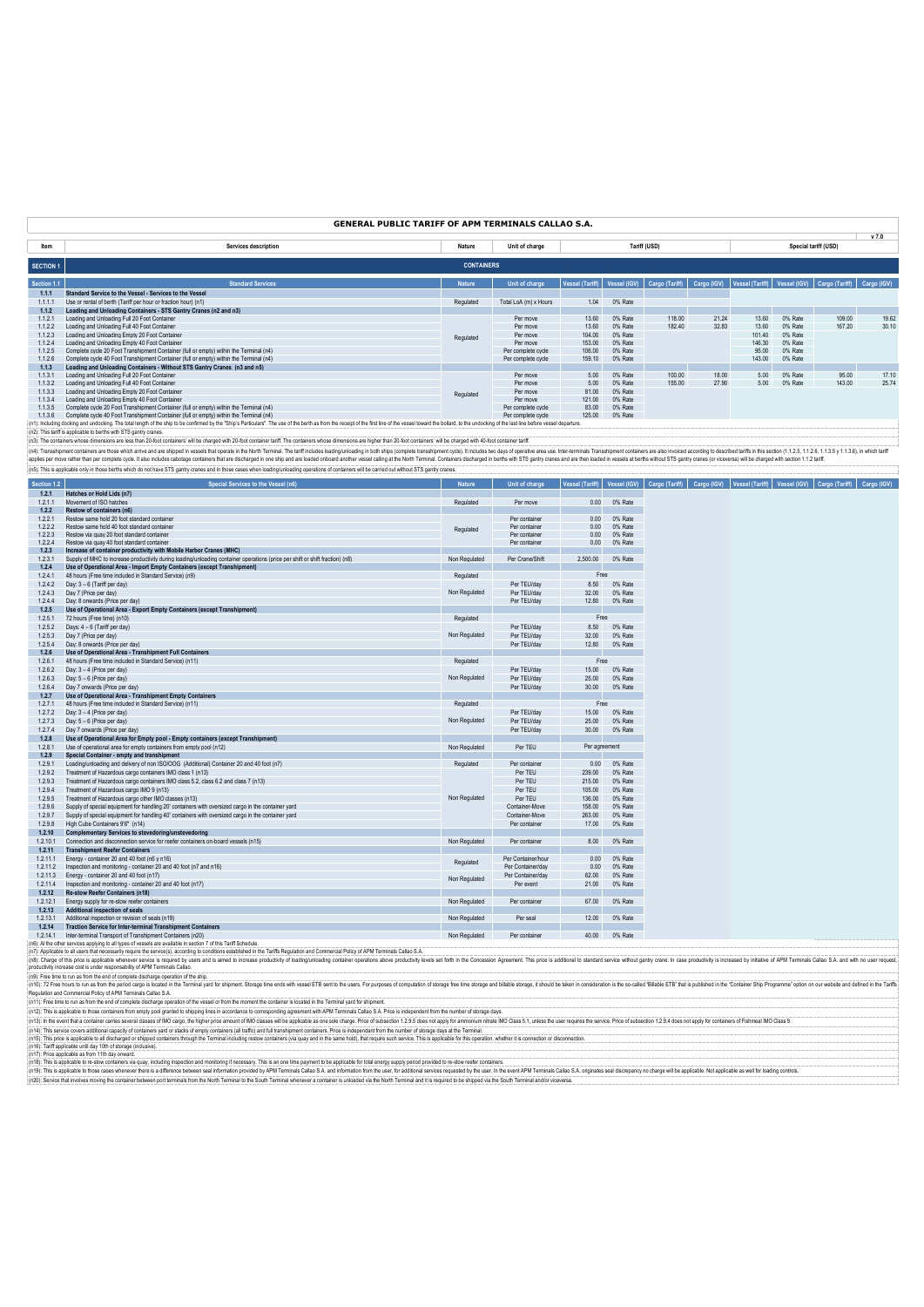| Section 1.3 | Special Service of Use of Operational Area (Port Terminal) - Services to the Cargo           | <b>Nature</b> | Unit of charge |  | Vessel (Tariff)   Vessel (IGV)   Cargo (Tariff)   Cargo (IGV) |       |  | Vessel (Tariff)   Vessel (IGV)   Cargo (Tariff)   Cargo (IGV) |  |
|-------------|----------------------------------------------------------------------------------------------|---------------|----------------|--|---------------------------------------------------------------|-------|--|---------------------------------------------------------------|--|
| 1,3.1       | Use of Operational Area - Import Full Containers (except Transhipment) (n21)                 |               |                |  |                                                               |       |  |                                                               |  |
| 1.3.1.1     | 48 hours to import and/or discharge container (Free time included in Standard Service) (n22) | Regulated     |                |  | Free                                                          |       |  |                                                               |  |
| 1.3.1.2     | Day: 3 - 6 (Tariff per day)                                                                  |               | Per TEU/day    |  | 21.60                                                         | 3.89  |  |                                                               |  |
| 1.3.1.3     | Day 7 (Price per day) container 20 and 40 foot                                               |               | Por TEU        |  | 75.00                                                         | 13.50 |  |                                                               |  |
| 1.3.1.4     | Days: 8 - 10 (Price per day)                                                                 | Non Regulated | Per TEU/dav    |  | 32.00                                                         | 5.76  |  |                                                               |  |
| 1.3.1.5     | Days: 11 - 20 (Price per day)                                                                |               | Per TEU/day    |  | 32.00                                                         | 5.76  |  |                                                               |  |
| 1.3.1.6     | Days: 21 - 28 (Price per day)                                                                |               | Per TEU/day    |  | 32.00                                                         | 5.76  |  |                                                               |  |
| 1.3.1.7     | Day: 29 onwards (Price per day)                                                              |               | Per TEU/day    |  | 32.00                                                         | 5.76  |  |                                                               |  |
| 1.3.2       | Use of Operational Area - Export Full Containers (except Transhipment) (n21)                 |               |                |  |                                                               |       |  |                                                               |  |
| 1.3.2.1     | 72 hours to export and/or loading container (Free time) (n23)                                | Regulated     |                |  | Free                                                          |       |  |                                                               |  |
| 1.3.2.2     | Days: 4 - 6 (Tariff per day)                                                                 |               | Per TEU/day    |  | 21.60                                                         | 3.89  |  |                                                               |  |
| 1.3.2.3     | Day 7 (Price per day) container 20 and 40 foot                                               |               | Por TEU        |  | 75.00                                                         | 13.50 |  |                                                               |  |
| 1324        | Days: 8 - 10 (Price per day)                                                                 | Non Regulated | Per TEU/dav    |  | 32.00                                                         | 5.76  |  |                                                               |  |
| 1.3.2.5     | Days: 11 - 20 (Price per day)                                                                |               | Per TEU/day    |  | 32.00                                                         | 5.76  |  |                                                               |  |
| 1.3.2.6     | Days: 21 - 28 (Price per day)                                                                |               | Per TEU/day    |  | 32.00                                                         | 5.76  |  |                                                               |  |
| 1.3.2.7     | Day: 29 onwards (Price per day)                                                              |               | Per TEU/day    |  | 32.00                                                         | 5.76  |  |                                                               |  |

(n21): Tarifis and prices set forth in sub-section 1.3.1 and 1.3.2 are applicable to hose combiners that have been discharged/loaded via the horth Terminal as per conditions established in the Concession Conditions from th ETB" that is published in the "Container Ship Programme" option on our website and defined in the Tariffs Regulation and Commercial Policy of APM Terminals Callao S.A.

| Section 1.4 | Temporary Depot Special Service - Services to the Cargo                                                                                                                                                                        | <b>Nature</b> | Unit of charge | Vessel (Tariff) Vessel (IGV)                                         | Cargo (Tariff) |       | Cargo (IGV)   Vessel (Tariff)   Vessel (IGV)   Cargo (Tariff)<br>Cargo (IGV) |
|-------------|--------------------------------------------------------------------------------------------------------------------------------------------------------------------------------------------------------------------------------|---------------|----------------|----------------------------------------------------------------------|----------------|-------|------------------------------------------------------------------------------|
| 1.4.1       | Temporary Depot Integrated Service for dry import containers (n24)                                                                                                                                                             |               |                |                                                                      |                |       |                                                                              |
| 1.4.1.1     | 20' Container - Includes use of area until the 10th day                                                                                                                                                                        |               | Per container  |                                                                      | 221.00         | 39.78 |                                                                              |
| 1.4.1.2     | 40' Container - Includes use of area until the 10th day                                                                                                                                                                        |               | Per container  |                                                                      | 286.00         | 51.48 |                                                                              |
| 1413        | Use of area during days 11 - 20 (Price per day) (n25)                                                                                                                                                                          | Non Regulated | Per TEU/dav    |                                                                      | 15.00          | 2.70  |                                                                              |
| 1.4.1.4     | Use of area during days 21 - 28 (Price per day) (n25)                                                                                                                                                                          |               | Per TEU/dav    |                                                                      | 20.00          | 3.60  |                                                                              |
| 1.4.1.5     | Use of area from 29th day onwards and other services (n25)                                                                                                                                                                     |               |                | See section 1.3.1.7 and others from section 1.5                      |                |       |                                                                              |
| 1.4.2       | Temporary Depot Integrated Service for dry export containers (n26)                                                                                                                                                             |               |                |                                                                      |                |       |                                                                              |
| 1421        | 20' Container - Includes use of area until the 7th day                                                                                                                                                                         |               | Per container  |                                                                      | 167.00         | 30.06 |                                                                              |
| 1.4.2.2     | 40' Container - Includes use of area until the 7th day                                                                                                                                                                         |               | Per container  |                                                                      | 228.00         | 41.04 |                                                                              |
| 1.4.2.3     | Use of area days 8 - 10 (Price per day) (n27)                                                                                                                                                                                  | Non Regulated | Per TEU/dav    |                                                                      | 7.00           | 1.26  |                                                                              |
| 1424        | Use of area days 11 - 20 (Price per day) (n27)                                                                                                                                                                                 |               | Per TEU/dav    |                                                                      | 9.00           | 1.62  |                                                                              |
| 1.4.2.5     | Use of area during days 21 - 28 (Price per day) (n27)                                                                                                                                                                          |               | Per TEU/dav    |                                                                      | 20.00          | 3.60  |                                                                              |
| 1.4.2.6     | Use of area from 29th day onwards and other services (n27)                                                                                                                                                                     |               |                | See section 1.3.2.7 and others from section 1.5                      |                |       |                                                                              |
| 1.4.3       | Temporary Depot integrated service for reefer import containers (n28)                                                                                                                                                          |               |                |                                                                      |                |       |                                                                              |
| 1431        | 20' Container - Includes use of area until the 7th                                                                                                                                                                             |               | Per container  |                                                                      | 293.00         | 52.74 |                                                                              |
| 1.4.3.2     | 40' Container - Includes use of area until the 7th                                                                                                                                                                             | Non Regulated | Per container  |                                                                      | 356.00         | 64.08 |                                                                              |
| 1.4.3.3     | Use of area during days 8 - 10 (Price per day) (n29)                                                                                                                                                                           |               | Per TEU/day    |                                                                      | 10.00          | 1.80  |                                                                              |
| 1.4.3.4     | Use of area from day 11 onwards and other services (n29)                                                                                                                                                                       |               |                | See section 1.4.1.3. 1.4.1.4 and 1.3.1.7 and others from section 1.5 |                |       |                                                                              |
| 1.4.4       | Temporary Depot integrated service for reefer export containers (n30)                                                                                                                                                          |               |                |                                                                      |                |       |                                                                              |
| 1441        | 20' Container - Includes use of area until the 7th                                                                                                                                                                             |               | Per Container  |                                                                      | 260.00         | 46.80 |                                                                              |
| 1442        | 40' Container - Includes use of area until the 7th                                                                                                                                                                             | Non Regulated | Per Container  |                                                                      | 320.00         | 57.60 |                                                                              |
| 1443        | Use of area from day 8 onwards and other services (n31)                                                                                                                                                                        |               |                | See section 1.4.2.3 to 1.4.2.5, 1.3.2.7 and others of section 1.5    |                |       |                                                                              |
|             | (n24): This shall be applicable whenever APM Terminals Callao S.A. has been nominated as Temporary Depot (3014). Service includes Cargo Portion of Standard Service, use of operational area until the 10th day, documentation |               |                |                                                                      |                |       |                                                                              |
|             | of the vessel and finishes when the container is withdrawn from the container yard. First two days (48 hours) are free of charge and are included within the standard service.                                                 |               |                |                                                                      |                |       |                                                                              |

 $\sim$  receives an universal to a conserve summent music music manner product in the security of the section of the section of the section of the section of the section of the section of the section of the section of the se (n26): This shall be applicable whenever APM Terminals Callao S.A has been nominaled as Tenporary Depot (3014). Service inducts Cargo Portion of Standard Service, use of operational assume the 7th day, documentation reside

(ic2): Price declin 1.423 is applicable buse of operational area form days to 10 of Temporary Depot, price of section 1.424 is applicable for days in 1 b20; price of science 1.42, is applicable for days 21 b2, and price se

(n30): This shall be applicable whenever APM Terminals Callao S.A has been nominated as Temporary Depot (3014). Service includes Cargo Portion of Standard Service, use of operational area until the 7th day, energy suply to insmission. Use of operational area is calculated from the date the container is placed in the container vard until the Estimated Time of Berthino (ETB) of the vessel. For purposes of computation of storage free strage and

in the Tariffs Regulation and Commercial Policy of APM Terminals Callao S.A. First two days (48 hours) are free of charge and are included within the standard service. (n3)); Pina of 1423 is applicable buse of operational area form days is 10 of Temporary Depot, 1424 is applicable days it to 25, and price of the Sapplicable branch and the Sapplicable form and the Sapplicable of the Sappl

| Section 1.5 | Other Special Services for Containers (Port Terminal & Tempory Depot) - Services to the Cargo                                                                                                                                  | <b>Nature</b> | Unit of charge     | <b>Vessel (Tariff)</b> |           |        | Vessel (IGV)   Cargo (Tariff)   Cargo (IGV)   Vessel (Tariff)   Vessel (IGV)   Cargo (Tariff) |  |  |
|-------------|--------------------------------------------------------------------------------------------------------------------------------------------------------------------------------------------------------------------------------|---------------|--------------------|------------------------|-----------|--------|-----------------------------------------------------------------------------------------------|--|--|
| 1.5.1       | <b>Special Cargo</b>                                                                                                                                                                                                           |               |                    |                        |           |        |                                                                                               |  |  |
| 1.5.1.1     | Treatment of Hazardous cargo containers IMO class 1 (n32)                                                                                                                                                                      |               | Per TEU            |                        | 239.00    | 43.02  |                                                                                               |  |  |
| 1.5.1.2     | Treatment of Hazardous cargo containers IMO class 5.2, class 6.2 and class 7 (n32)                                                                                                                                             |               | Per TEU            |                        | 215.00    | 38.70  |                                                                                               |  |  |
| 1.5.1.3     | Treatment of Hazardous cargo IMO 9 (n32 and n33)                                                                                                                                                                               |               | Per TEU            |                        | 105.00    | 18.90  |                                                                                               |  |  |
| 1.5.1.4     | Treatment of Hazardous caroo other IMO classes (n32)                                                                                                                                                                           | Non Regulated | Per TEU            |                        | 136.00    | 24.48  |                                                                                               |  |  |
| 1.5.1.5     | Supply of special equipment for handling 20' containers with oversized cargo in the container vard                                                                                                                             |               | Container-Move     |                        | 158.00    | 28.44  |                                                                                               |  |  |
| 1.5.1.6     | Supply of special equipment for handling 40' containers with oversized cargo in the container vard                                                                                                                             |               | Container-Move     |                        | 263.00    | 47.34  |                                                                                               |  |  |
| 1.5.1.7     | High Cube Containers 9'6" (n34)                                                                                                                                                                                                |               | Container          |                        | 17.00     | 3.06   |                                                                                               |  |  |
| 1.5.2       | <b>Reefer Container</b>                                                                                                                                                                                                        |               |                    |                        |           |        |                                                                                               |  |  |
| 1.5.2.1     | Energy - 20' and 40' container (n35 and n36)                                                                                                                                                                                   |               | Per container/hour |                        | 0.00      | 0.00   |                                                                                               |  |  |
| 1.5.2.2     | Inspection and monitoring - 20' and 40' container (n35 and n36)                                                                                                                                                                | Regulated     | Per container/day  |                        | 0.00      | 0.00   |                                                                                               |  |  |
| 1.5.2.3     | Fneroy - 20' and 40' container (Price per day or fraction day) (n37)                                                                                                                                                           |               | Per container/day  |                        | 62.00     | 11.16  |                                                                                               |  |  |
| 1.5.2.4     | Inspection and monitoring - 20' and 40' container (n37)                                                                                                                                                                        | Non Regulated | Per event          |                        | 21.00     | 3.78   |                                                                                               |  |  |
| 1.5.2.5     | Assembly and disassembly of clip system on reefer Gensets (n35)                                                                                                                                                                | Regulated     | Per complete cycle |                        | 0.00      | 0.00   |                                                                                               |  |  |
| 1,5.3       | Cargo Handling and horizontal movement operations                                                                                                                                                                              |               |                    |                        |           |        |                                                                                               |  |  |
| 1.5.3.1     | Additional Movement to Standard Service in the terminal as per request of the user or authorities (n35)                                                                                                                        |               | Per Container      |                        | 0.00      | 0.00   |                                                                                               |  |  |
| 1.5.3.2     | Cargo inspection with groups o gangs - 20' and 40' container (n35)                                                                                                                                                             | Regulated     | Per Container      |                        | 0.00      | 0.00   |                                                                                               |  |  |
| 1.5.3.3     | Cargo inspection with forklifts - 20' and 40' container (n35)                                                                                                                                                                  |               | Per Container      |                        | 0.00      | 0.00   |                                                                                               |  |  |
| 1.5.3.4     | Consolidation/deconsolidation of dry containers                                                                                                                                                                                |               | Per Container      |                        | 168.00    | 30.24  |                                                                                               |  |  |
| 1.5.3.5     | Consolidation/deconsolidation of dry containers including Gate In/Gate Out of empty container                                                                                                                                  |               | Per Container      |                        | 221.00    | 39.78  |                                                                                               |  |  |
| 1.5.3.6     | Consolidation/deconsolidation of reefer containers                                                                                                                                                                             | Non Regulated | Per Container      |                        | 556.00    | 100.08 |                                                                                               |  |  |
| 1.5.3.7     | Consolidation/deconsolidation of reefer containers including Gate In/Gate Out of empty containers                                                                                                                              |               | Per Container      |                        | 800.00    | 144.00 |                                                                                               |  |  |
| 1.5.3.8     | Consolidation/deconsolidation of containers with Mobile Harbour Cranes (Price per shift or fraction shift) (n38)                                                                                                               |               | Per shift          |                        | 1,250.00  | 225.00 |                                                                                               |  |  |
| 1.5.4       | <b>Other Services</b>                                                                                                                                                                                                          |               |                    |                        |           |        |                                                                                               |  |  |
| 1.5.4.1     | Breakdown as per instructions of freight forward agent (n39)                                                                                                                                                                   |               | Per B/L            |                        | 23.00     | 4.14   |                                                                                               |  |  |
| 1.5.4.2     | Bill of lading breakdown (n39)                                                                                                                                                                                                 |               | Per breakdown      |                        | 23.00     | 4.14   |                                                                                               |  |  |
| 1.5.4.3     | Sweeping of empty container                                                                                                                                                                                                    |               | Per container      |                        | 6.00      | 1.08   |                                                                                               |  |  |
| 1.5.4.4     | Simple cleaning of container                                                                                                                                                                                                   |               | Per container      |                        | 24.00     | 4.32   |                                                                                               |  |  |
| 1.5.4.5     | Chemical cleaning of container                                                                                                                                                                                                 |               | Per container      |                        | 48.00     | 8.64   |                                                                                               |  |  |
| 1.5.4.6     | Container repair                                                                                                                                                                                                               | Non Regulated | Per Activity       |                        | Per quote |        |                                                                                               |  |  |
| 1.5.4.7     | Seal placement services                                                                                                                                                                                                        |               | Per seal           |                        | 12.00     | 2.16   |                                                                                               |  |  |
| 1.5.4.8     | Additional inspection or revision of seals (n19)                                                                                                                                                                               |               | Per seal           |                        | 12.00     | 2.16   |                                                                                               |  |  |
| 1.5.4.9     | Labels Placing or Removal Services (n40)                                                                                                                                                                                       |               | Per container      |                        | 9.00      | 1.62   |                                                                                               |  |  |
| 1.5.4.10    | Additional weighing of containers (n41)                                                                                                                                                                                        |               | Per container      |                        | 90.00     | 16.20  |                                                                                               |  |  |
| 1.5.5       | <b>Depot for Empty Containers</b>                                                                                                                                                                                              |               |                    |                        |           |        |                                                                                               |  |  |
| 1.5.5.1     | Gate In (n42)                                                                                                                                                                                                                  |               | Per container      |                        | 129.00    | 23.22  |                                                                                               |  |  |
| 1.5.5.2     | Gate Out (n42)                                                                                                                                                                                                                 | Non Regulated | Per container      |                        | 88.00     | 15.84  |                                                                                               |  |  |
|             | (n32): In the event that a container carries several classes of IMO cargo, the higher price amount of IMO classes will be applicable as one sole charge. Price of service (subsection 1.5.1.4) does not apply of ammonium nitr |               |                    |                        |           |        |                                                                                               |  |  |
|             | (n33): The price of this service (subsection 1.5.1.3) does not apply for Fishmeal - IMO Class 9 previously declared as such in the Container Announcement List (CAL) for shipping as per procedures.                           |               |                    |                        |           |        |                                                                                               |  |  |
|             | (n34): This service covers additional capacity of container yard or stacks of full containers (except transhipment). Price is independant from the number of storage days at the Terminal. This is not applicable for containe |               |                    |                        |           |        |                                                                                               |  |  |

(n35): Applicable to all users that necessarily require the service(s), according to conditions established in the Tariffs Regulation and Commercial Policy of APM Terminals Callao S.A.

(n3); This sapicable until this dy of stonge also This applicable to all condiners that are loosted of dischaped viste MPN physophermal and exapt to exapted a response to the specific exapted are the security in the securi (n39): It is charged to each breakdown B/L mother, B/L son or B/L grandson. -<br>arations, placing of label shall take place whenever a discharged container does not have a label or corresponding label, in such case, removal of labels will take place. Label removal shall also take place whe

cases when these do not correspond to IMDG code, for placing the correct label instead. (n41) Weighing of containers shall be executed at the facilities of the North Terminal as per request of the user (cargo owner or consignee) or the authorities. The charge of this service is applicable for containers that suffered no modification (from physical inspection or other reason), and which additional weighing result does not vary more than 3% of registered weight from standard service weighing.

|  | (n42): This service shall not be applicable for shipping, unloading or transhipment services for empty containers set forth in Section 1.1.2 and 1.1.3 of current Tariff Schedule. |
|--|------------------------------------------------------------------------------------------------------------------------------------------------------------------------------------|
|  |                                                                                                                                                                                    |

| <b>SECTION 2</b> |                                                                                                                                                                                                                                                                     | <b>BREAK BULK CARGO SERVICES</b> |                             |                        |              |                |              |      |         |                                                                                                                               |      |
|------------------|---------------------------------------------------------------------------------------------------------------------------------------------------------------------------------------------------------------------------------------------------------------------|----------------------------------|-----------------------------|------------------------|--------------|----------------|--------------|------|---------|-------------------------------------------------------------------------------------------------------------------------------|------|
| Section 2.1      | <b>Standard Services</b>                                                                                                                                                                                                                                            | <b>Nature</b>                    | Unit of charge              | <b>Vessel (Tariff)</b> | Vessel (IGV) | Cargo (Tariff) | Cargo (IGV)  |      |         | Vessel (Tariff)   Vessel (IGV)   Cargo (Tariff)   Cargo (IGV)                                                                 |      |
| 2.1.1            | Standard Service to the Vessel - Services to the Vessel                                                                                                                                                                                                             |                                  |                             |                        |              |                |              |      |         |                                                                                                                               |      |
| 2.1.1.1          | Use or rental of berth (Tariff per hour or fraction hour) (n1)                                                                                                                                                                                                      | Regulated                        | Total LoA (m) x Hours       | 1.04                   | 0% Rate      |                |              |      |         |                                                                                                                               |      |
| 2.1.2            | <b>Standard Service to Break Bulk Cargo</b>                                                                                                                                                                                                                         |                                  |                             |                        |              |                |              |      |         |                                                                                                                               |      |
| 2121             | Loading and Unloading of Break Bulk cargo (n43)                                                                                                                                                                                                                     | Regulated                        | Per Ton                     | 2.50                   | 0% Rate      | 8.50           | 1.53         | 2.50 | 0% Rate | 8.20                                                                                                                          | 1.48 |
|                  | [n43]: Vessel portion of this tariff includes transference of the cargo from vessel to the quay, lashinglunlashing and tally. Payment of Vessel portion will be applicable to the shipping line or cargo consignee, upon condi                                      |                                  |                             |                        |              |                |              |      |         |                                                                                                                               |      |
| Section 2.2      | Special Services - Services to the Vessel (n6)                                                                                                                                                                                                                      | <b>Nature</b>                    | <b>Unit of charge</b>       |                        |              |                |              |      |         | Vessel (Tariff)   Vessel (IGV)   Cargo (Tariff)   Cargo (IGV)   Vessel (Tariff)   Vessel (IGV)   Cargo (Tariff)   Cargo (IGV) |      |
| 2.2.1            | Hatches or Hold Lids (n7)                                                                                                                                                                                                                                           |                                  |                             |                        |              |                |              |      |         |                                                                                                                               |      |
| 2.2.1.1          | Movement of ISO hatches                                                                                                                                                                                                                                             | Regulated                        | Per move                    | 0.00                   | 0% Rate      |                |              |      |         |                                                                                                                               |      |
| 2.2.2            | Re-stow of Break Bulk Cargo                                                                                                                                                                                                                                         |                                  |                             |                        |              |                |              |      |         |                                                                                                                               |      |
| 2221             | Re-stow via vessel                                                                                                                                                                                                                                                  | Regulated                        | Per ton                     | 11.00                  | 0% Rate      |                |              |      |         |                                                                                                                               |      |
| 2222             | Re-stow via quay (n44)                                                                                                                                                                                                                                              |                                  | Per ton                     | 22.00                  | 0% Rate      |                |              |      |         |                                                                                                                               |      |
| 2.2.3            | <b>Transhipment of Break Bulk cargo</b>                                                                                                                                                                                                                             |                                  |                             |                        |              |                |              |      |         |                                                                                                                               |      |
| 2231             | Transhipment of Break Bulk cargo - Complete cycle (n45)<br>(n44): This is applicable to the cargo that is re-stowed in the same hold (level) or in another hold (level) of the vessel which in both cases cargo requires to be temporarily transferred to the quay. | Non Regulated                    | Per ton                     | 21.40                  | 0% Rate      |                |              |      |         |                                                                                                                               |      |
|                  | (n45): Price of service includes 3 free days of storage which applies after completion of cargo discharge operation of the vessel.                                                                                                                                  |                                  |                             |                        |              |                |              |      |         |                                                                                                                               |      |
|                  |                                                                                                                                                                                                                                                                     |                                  |                             |                        |              |                |              |      |         |                                                                                                                               |      |
| Section 2.3      | Special Service of Use of Operational Area (Port Terminal) - Services to the Cargo                                                                                                                                                                                  | <b>Nature</b>                    | Unit of charge              |                        |              |                |              |      |         | Vessel (Tariff)   Vessel (IGV)   Cargo (Tariff)   Cargo (IGV)   Vessel (Tariff)   Vessel (IGV)   Cargo (Tariff)   Cargo (IGV) |      |
| 2.3.1            | Use of Operational Area - All traffic                                                                                                                                                                                                                               |                                  |                             |                        |              |                |              |      |         |                                                                                                                               |      |
| 2.3.1.1          | Days: 1 - 3 (Free time - included in Standard Service)                                                                                                                                                                                                              | Regulated                        |                             |                        |              | Free           |              |      |         |                                                                                                                               |      |
| 2.3.1.2          | Days: 4 - 10 (Tariff for whole period or fraction period)                                                                                                                                                                                                           |                                  | Per ton                     |                        |              | 22.11          | 3.98         |      |         |                                                                                                                               |      |
| 2.3.1.3<br>2314  | Days: 11 - 20 (Tariff per day or fraction day)                                                                                                                                                                                                                      | Non Regulated                    | Per ton/day                 |                        |              | 2.50<br>4.00   | 0.45<br>0.72 |      |         |                                                                                                                               |      |
|                  | Days: 21 - onwards (Tariff per day or fraction day)                                                                                                                                                                                                                 |                                  | Per ton/day                 |                        |              |                |              |      |         |                                                                                                                               |      |
| Section 2.4      | Special Service of Temporary Depot - Services to the Cargo                                                                                                                                                                                                          | <b>Nature</b>                    | <b>Unit of charge</b>       |                        |              |                |              |      |         | Vessel (Tariff)   Vessel (IGV)   Cargo (Tariff)   Cargo (IGV)   Vessel (Tariff)   Vessel (IGV)   Cargo (Tariff)   Cargo (IGV) |      |
| 2.4.1            | Temporary Depot Integrated Service - All traffic (n46)                                                                                                                                                                                                              |                                  |                             |                        |              |                |              |      |         |                                                                                                                               |      |
| 2.4.1.1          | Break Bulk Cargo - Includes use of operational area until day 10                                                                                                                                                                                                    |                                  | Per ton                     |                        |              | 25.60          | 4.61         |      |         |                                                                                                                               |      |
|                  |                                                                                                                                                                                                                                                                     | Alex Deputated                   | $\sim$ $\sim$ $\sim$ $\sim$ |                        |              | $1 - 2$        | 0.07         |      |         |                                                                                                                               |      |

2.41.2 Use of operational area from days 11.50 in 20 (Price per day from day of day of day fraction) Per ton/day 1.50 0.27<br>2.4.1.3 Use of operational area from day 21 onwards and other services (n47) See section 2.3.1.4 and 2.5.2 to 2.5.4 (n45): This is price between APM Teminak Callos S. k sepointed is Temport) Depart on the magnitus been previously condinated and accepted by APMTC (Subject to space availability). It includes the Sand control counter as ex

i automasour accustom to the compare the our offered and a structure of the product of the other services, farths and prices of sections from 252 to 254 are applicable independently from the number of storage days of break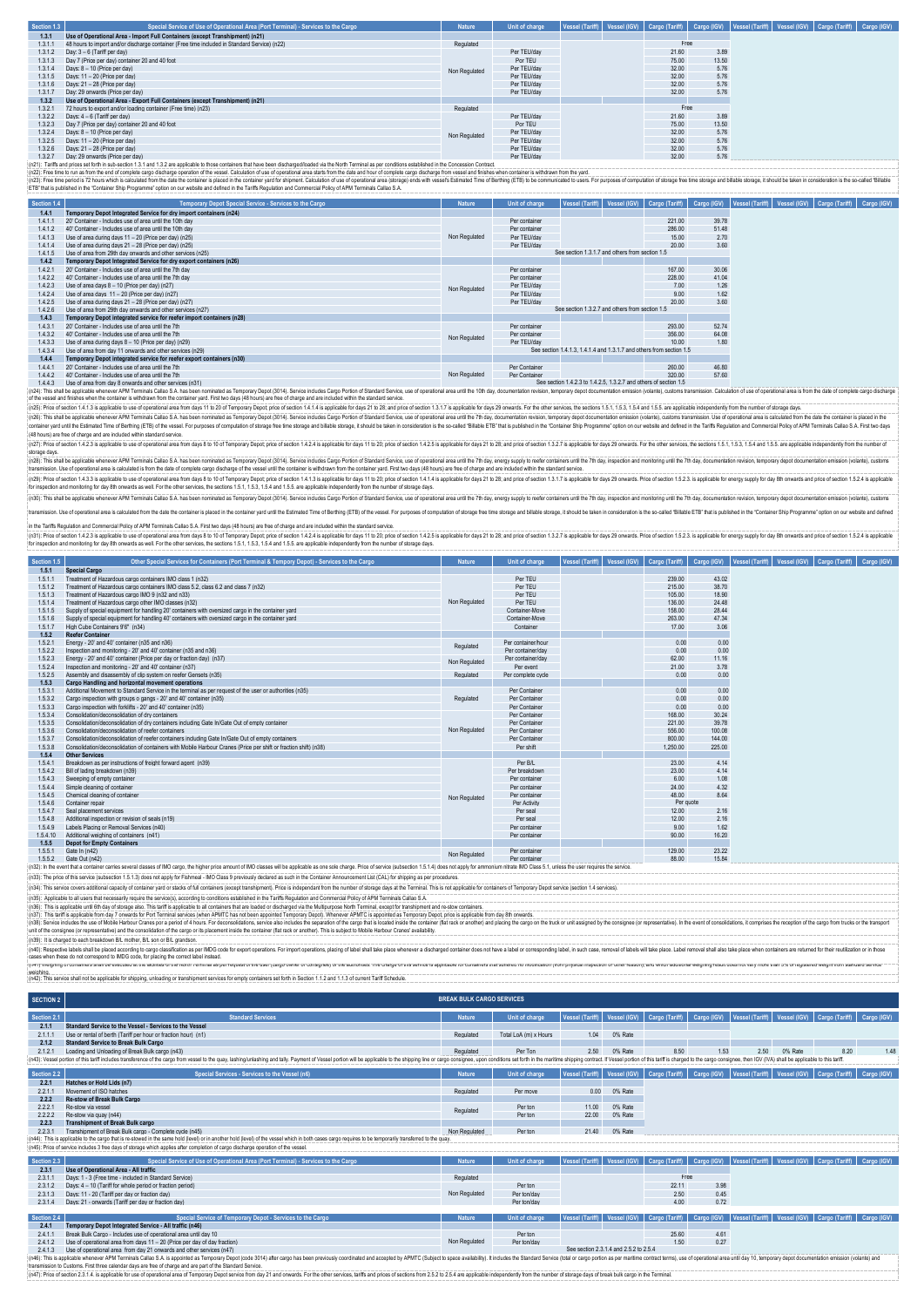| Section 2.5 | Other Special Services to Break Bulk Cargo (Port Terminal & Temporary Depot) - Services to the Cargo                                                                                                                                                                                                                                                                                            | <b>Nature</b> | Unit of charge |       |       |          |        | Vessel (Tariff)   Vessel (IGV)   Cargo (Tariff)   Cargo (IGV)   Vessel (Tariff)   Vessel (IGV)   Cargo (Tariff)   Cargo (IGV) |  |
|-------------|-------------------------------------------------------------------------------------------------------------------------------------------------------------------------------------------------------------------------------------------------------------------------------------------------------------------------------------------------------------------------------------------------|---------------|----------------|-------|-------|----------|--------|-------------------------------------------------------------------------------------------------------------------------------|--|
| 2.5.1       | Use of Simple Depot - All traffic (n48)                                                                                                                                                                                                                                                                                                                                                         |               |                |       |       |          |        |                                                                                                                               |  |
| 2.5.1.1     | Days: 1 - 30 (Price per month or fraction month)                                                                                                                                                                                                                                                                                                                                                | Non Regulated | Per m2         |       |       | 10.50    | 1.89   |                                                                                                                               |  |
| 2.5.2       | <b>Special Cargo</b>                                                                                                                                                                                                                                                                                                                                                                            |               |                |       |       |          |        |                                                                                                                               |  |
| 2.5.2.1     | Loading/Unloading of project cargo without mobile harbor crane (n49)                                                                                                                                                                                                                                                                                                                            |               | Per ton or m3  |       |       | 19.30    | 3.47   |                                                                                                                               |  |
| 2.5.2.2     | Loading/Unloading of project cargo with mobile harbor crane (n49)                                                                                                                                                                                                                                                                                                                               | Regulated     | Per ton or m3  |       |       | 25.30    | 4.55   |                                                                                                                               |  |
| 2.5.2.3     | Special treatment to hazardous cargo using equipment and additional personnel - direct treatment (n50)                                                                                                                                                                                                                                                                                          |               | Per ton        |       |       | 14.20    | 2.56   |                                                                                                                               |  |
| 2.5.2.4     | Special treatment to hazardous cargo using equipment and additional personnel - indirect treatment (n50)                                                                                                                                                                                                                                                                                        |               | Per ton        |       |       | 21.80    | 3.92   |                                                                                                                               |  |
| 2.5.3       | Cargo Handling and horizontal movement operations                                                                                                                                                                                                                                                                                                                                               |               |                |       |       |          |        |                                                                                                                               |  |
| 2.5.3.1     | Additional Movement as per request of the user or competent authority                                                                                                                                                                                                                                                                                                                           |               | Perton         |       |       | 3.50     | 0.63   |                                                                                                                               |  |
| 2.5.3.2     | Handling for registry of break bulk cargo (n51)                                                                                                                                                                                                                                                                                                                                                 |               | Per ton        |       |       | 3.50     | 0.63   |                                                                                                                               |  |
| 2.5.3.3     | Deconsolidation/Consolidation of break bulk cargo with MAFIs (n52)                                                                                                                                                                                                                                                                                                                              | Non Regulated | Per MAFI       |       |       | 262.00   | 47.16  |                                                                                                                               |  |
| 2.5.3.4     | Desconsolidation/Consolidation of Break Bulk cargo in MAFI's with Mobile Harbour Cranes (Price per shift or fraction shift) (n53)                                                                                                                                                                                                                                                               |               | Per Shift      |       |       | 1,250.00 | 225.00 |                                                                                                                               |  |
| 2.5.3.5     | Deconsolidation/Consolidation of MAFIs (n54)                                                                                                                                                                                                                                                                                                                                                    |               | Per MAFI       | 79.00 | 14.22 |          |        |                                                                                                                               |  |
| 2.5.4       | Other services                                                                                                                                                                                                                                                                                                                                                                                  |               |                |       |       |          |        |                                                                                                                               |  |
| 2541        | Additional weighing (This does not include extra movement)                                                                                                                                                                                                                                                                                                                                      | Non Regulated | Per truck      |       |       | 21.00    | 3.78   |                                                                                                                               |  |
|             | (n48): This service refers to receiving Break Bulk cargo, placing it in a designated area and storaging it for a period agreed by the exporter or importer and APM Terminals Callao S.A. This is applicable for Break Bulk car<br>service shall not be provided to Break Bulk cargo in this case. Tariff for this service is applicable as Simple Depot only. Space is subject to availability. |               |                |       |       |          |        |                                                                                                                               |  |
|             | (n49): This is applicable to all cargo that cannot be transferred by its own means, weighing over 35 tons or being over 50 m3 per unit. The unit of charge shall be applicable to the larger measure between tonnage and dimen                                                                                                                                                                  |               |                |       |       |          |        |                                                                                                                               |  |
|             | (n50): Tariff corresponds to loading and unloading operations of hazardous break bulk caroo (IMO) whenever additional equipment and/or personnel is to be provided as per Port Authority requisition or upon request of the us                                                                                                                                                                  |               |                |       |       |          |        |                                                                                                                               |  |
|             | tariff to break bulk cargo shall be applicable. Under direct treatment, import hazardous cargo is to be delivered to the user in the berth (next to the ship) immediately after being discharged. Under indirect treatment, im                                                                                                                                                                  |               |                |       |       |          |        |                                                                                                                               |  |
|             | (n51): This refers to handling of cargo using forklifts and/or gangs for the registry or inspection of cargo. This service shall be provided upon request of the user (cargo owner or consignee) or the authorities.                                                                                                                                                                            |               |                |       |       |          |        |                                                                                                                               |  |
|             | (n52): Price is applicable for special treatment to break bulk cargo in the storage yard in order to separate/dispatch/unload or place/load break bulk cargo from metalic platforms (called MAFI trailers). This is invoiced t                                                                                                                                                                  |               |                |       |       |          |        |                                                                                                                               |  |
|             | (n53): Service includes the use of Mobile Harbour Cranes, for special treatment of Break Bulk cargo at the operational area, for the period of four (04) hours in order to separate/withdraw/discharge and place/load break bu                                                                                                                                                                  |               |                |       |       |          |        |                                                                                                                               |  |

required for less than four-hour (4) periods. This is subject to Mobile Harbour Cranes' availability.<br>(n54): This is applicable for assembly|placing or disassembly/separating of MAFIs for its delivery to the shipping in sh

| <b>SECTION 3</b> |                                                                                                                                                                                                                                | <b>RO-RO CARGO SERVICES</b> |                       |                        |                 |                |             |                 |         |                                                                                                                               |             |
|------------------|--------------------------------------------------------------------------------------------------------------------------------------------------------------------------------------------------------------------------------|-----------------------------|-----------------------|------------------------|-----------------|----------------|-------------|-----------------|---------|-------------------------------------------------------------------------------------------------------------------------------|-------------|
| Section 3.1      | <b>Standard Service</b>                                                                                                                                                                                                        | <b>Nature</b>               | Unit of charge        | Vessel (Tariff)        | Vessel (IGV)    | Cargo (Tariff) |             |                 |         | Cargo (IGV)   Vessel (Tariff)   Vessel (IGV)   Cargo (Tariff)   Cargo (IGV)                                                   |             |
| 3.1.1            | Standard Service to the Vessel - Services to the Vessel                                                                                                                                                                        |                             |                       |                        |                 |                |             |                 |         |                                                                                                                               |             |
| 3111             | Use or rental of berth (Tariff per hour or fraction hour) (n1)                                                                                                                                                                 | Regulated                   | Total LoA (m) x Hours | 1.04                   | 0% Rate         |                |             |                 |         |                                                                                                                               |             |
| 3.1.2            | <b>Standard Service to Ro-Ro Cargo</b>                                                                                                                                                                                         |                             |                       |                        |                 |                |             |                 |         |                                                                                                                               |             |
| 3121             | Loading or Unloading of Ro-Ro Cargo (n55)                                                                                                                                                                                      | Regulated                   | Per ton               | 3.50                   | 0% Rate         | 35.50          | 6.39        | 3.50            | 0% Rate | 31.60                                                                                                                         | 5.69        |
|                  | (n55): Vessel portion of this tariff will be charged to the Shipping line (or representative), unless maritime shipping contract indicates otherwise. If Vessel portion of this tariff is charged to the cargo consignee, then |                             |                       |                        |                 |                |             |                 |         |                                                                                                                               |             |
| Section 3.2      | Special Services - Services to the Vessel                                                                                                                                                                                      | <b>Nature</b>               | Unit of charge        | Vessel (Tariff)        | Vessel (IGV)    | Cargo (Tariff) | Cargo (IGV) | Vessel (Tariff) |         | Vessel (IGV)   Cargo (Tariff)                                                                                                 | Cargo (IGV) |
| 3.2.1            | Re-stow of Ro-Ro cargo                                                                                                                                                                                                         |                             |                       |                        |                 |                |             |                 |         |                                                                                                                               |             |
| 3211             | Re-stow via vessel                                                                                                                                                                                                             | Regulated                   | Per ton               | 38.50                  | 0% Rate         |                |             |                 |         |                                                                                                                               |             |
| 3.2.1.2          | Re-stow via quay (n56)                                                                                                                                                                                                         |                             | Per ton               | 77.00                  | 0% Rate         |                |             |                 |         |                                                                                                                               |             |
| 3.2.2            | <b>Transhipment of Ro-Ro cargo</b>                                                                                                                                                                                             |                             |                       |                        |                 |                |             |                 |         |                                                                                                                               |             |
| 3221             | Transhipment of Ro-Ro cargo - Complete cycle (n57)                                                                                                                                                                             | Non Regulated               | Per ton               | 70.20                  | 0% Rate         |                |             |                 |         |                                                                                                                               |             |
|                  | (n56): This is applicable to the cargo that is re-stowed in the same hold (level) or in another hold (level) of the vessel which in both cases cargo requires to be temporarily transferred to the quay.                       |                             |                       |                        |                 |                |             |                 |         |                                                                                                                               |             |
|                  | (n57): Price of service includes 3 free days of storage which applies after completion of cargo discharge operation of the vessel.                                                                                             |                             |                       |                        |                 |                |             |                 |         |                                                                                                                               |             |
| Section 3.3      | Special Service of Use of Operational Area (Port Terminal) - Services to the Cargo                                                                                                                                             | <b>Nature</b>               | Unit of charge        |                        |                 |                |             |                 |         | Vessel (Tariff)   Vessel (IGV)   Cargo (Tariff)   Cargo (IGV)   Vessel (Tariff)   Vessel (IGV)   Cargo (Tariff)   Cargo (IGV) |             |
| 3.3.1            | Use of Operational Area - All traffic (n58)                                                                                                                                                                                    |                             |                       |                        |                 |                |             |                 |         |                                                                                                                               |             |
| 3311             | Days: 1 - 3 (Free time - included in Standard Service)                                                                                                                                                                         | Regulated                   |                       |                        |                 | Free           |             |                 |         |                                                                                                                               |             |
| 3.3.1.2          | Days: 4 - 10 (Price for total period or fraction period)                                                                                                                                                                       | Non Regulated               | Per ton               |                        |                 | 40.00          | 7.20        |                 |         |                                                                                                                               |             |
| 3313             | Days: 11 - onwards (Price per day or fraction day)                                                                                                                                                                             |                             | Per ton/day           |                        |                 | 15.00          | 2.70        |                 |         |                                                                                                                               |             |
|                  | (n58): Prices of this section are applicable to all types of vehicle and machinery.                                                                                                                                            |                             |                       |                        |                 |                |             |                 |         |                                                                                                                               |             |
|                  |                                                                                                                                                                                                                                |                             |                       |                        |                 |                |             |                 |         |                                                                                                                               |             |
| Section 3.4      | Special Service of Temporary Depot - Services to the Cargo                                                                                                                                                                     | <b>Nature</b>               | Unit of charge        | <b>Vessel (Tariff)</b> | Vessel (IGV)    | Cargo (Tariff) | Cargo (IGV) | Vessel (Tariff) |         | Vessel (IGV) Cargo (Tariff)                                                                                                   | Cargo (IGV) |
| 3.4.1            | Temporary Depot Integrated Service - All traffic (n59)                                                                                                                                                                         |                             |                       |                        |                 |                |             |                 |         |                                                                                                                               |             |
| 3411             | Ro-Ro cargo in general - Includes use of operational area until day 10                                                                                                                                                         |                             | Per ton               |                        |                 | 68.00          | 12 24       |                 |         |                                                                                                                               |             |
| 3.4.1.2          | Use of operational area from day 11 onwards (Price per day or fraction day)                                                                                                                                                    | Non Regulated               | Per ton/day           |                        |                 | 10.00          | 1.80        |                 |         |                                                                                                                               |             |
| 3413             | Other services (n60)                                                                                                                                                                                                           |                             |                       |                        | See section 3.5 |                |             |                 |         |                                                                                                                               |             |
|                  | (n59): This is applicable whenever APM Terminals Callao S.A. is appointed as Temporary Depot (code 3014) after cargo has been previously coordinated and accepted by APMTC (Subject to space availability). It includes the St |                             |                       |                        |                 |                |             |                 |         |                                                                                                                               |             |
|                  | transmission to Customs. First three calendar days are free of charge and are part of the Standard Service. Prices of this section are applicable to all types of vehicles and machinery.                                      |                             |                       |                        |                 |                |             |                 |         |                                                                                                                               |             |
|                  | (n60): Prices of section 3.5 apply to other services of Temporary Depot, independently from the number of storage days of RoRo cargo.                                                                                          |                             |                       |                        |                 |                |             |                 |         |                                                                                                                               |             |
|                  |                                                                                                                                                                                                                                |                             |                       |                        |                 |                |             |                 |         |                                                                                                                               |             |

| Section 3.5 | Other Special Services to Ro-Ro Cargo (Port Terminal & Temporary Depot) - Services to the Cargo                                                                                                                                | Nature        |           |       |       |          |        | Unit of charge   Vessel (Tariff)   Vessel (IGV)   Cargo (Tariff)   Cargo (IGV)   Vessel (Tariff)   Vessel (IGV)   Cargo (Tariff)   Cargo (IGV) |  |  |
|-------------|--------------------------------------------------------------------------------------------------------------------------------------------------------------------------------------------------------------------------------|---------------|-----------|-------|-------|----------|--------|------------------------------------------------------------------------------------------------------------------------------------------------|--|--|
| 3.5.1       | Handling Services in Storage area                                                                                                                                                                                              |               |           |       |       |          |        |                                                                                                                                                |  |  |
| 3.5.1.1     | Handling for registry of Ro-Ro cargo (n61)                                                                                                                                                                                     | Non Regulated | Per ton   |       |       | 10.50    | 1.89   |                                                                                                                                                |  |  |
| 3.5.1.2     | Extra movement of Ro-Ro cargo (n62)                                                                                                                                                                                            |               | Per ton   |       |       | 2.10     | 0.38   |                                                                                                                                                |  |  |
| 3.5.2       | Deconsolidation/Consolidation                                                                                                                                                                                                  |               |           |       |       |          |        |                                                                                                                                                |  |  |
| 3521        | Deconsolidation/Consolidation of Ro-Ro cargo with MAFIs (n63)                                                                                                                                                                  |               | Per MAFI  |       |       | 262.00   | 47.16  |                                                                                                                                                |  |  |
| 3522        | Desconsolidation/Consolidation of Ro-Ro cargo en MAFI's with Mobile Harbour Cranes (Price per shift or fraction shift) (n64)                                                                                                   | Non Regulated | Per Shift |       |       | 1,250.00 | 225.00 |                                                                                                                                                |  |  |
| 3523        | Deconsolidation/Consolidation of MAFI's (n54)                                                                                                                                                                                  |               | Per MAFI  | 79.00 | 14.22 |          |        |                                                                                                                                                |  |  |
|             | (n61): This refers to handling of cargo using gangs and/or equipment for the registry or inspection of the cargo, as per request of the user, (cargo owner or consignee), or authorities.                                      |               |           |       |       |          |        |                                                                                                                                                |  |  |
|             | (n62): Additional movement of Ro-Ro cargo between two points within the Multipurpose North Terminal facilities which is not included in the Standard Service, and upon request of the user, (cargo owner or consignee) or comp |               |           |       |       |          |        |                                                                                                                                                |  |  |
|             | (n63): This is applicable for special treatment to Ro-Ro cargo in the storage area in order to separate/dispatch/unload or place/load RoRo cargo from metalic platforms (called MAFI trailers). This is invoiced to the cargo  |               |           |       |       |          |        |                                                                                                                                                |  |  |
|             | (n64): Service includes the use of Mobile Harbour Cranes, for special treatment of Ro-Ro cargo at the operational area, for the period of four (04) hours in order to separate/withdraw/discharge and place/bad Ro-Ro cargo fr |               |           |       |       |          |        |                                                                                                                                                |  |  |
|             | less than four-hour (4) periods. This is subject to Mobile Harbour Cranes' availability.                                                                                                                                       |               |           |       |       |          |        |                                                                                                                                                |  |  |

| <b>SECTION 4</b> |                                                                              | <b>SOLID BULK CARGO</b> |                       |                                                               |              |          |        |  |                                                                                                                               |      |
|------------------|------------------------------------------------------------------------------|-------------------------|-----------------------|---------------------------------------------------------------|--------------|----------|--------|--|-------------------------------------------------------------------------------------------------------------------------------|------|
| Section 4.1      | <b>Standard Service</b>                                                      | <b>Nature</b>           | Unit of charge        |                                                               |              |          |        |  | Vessel (Tariff) Vessel (IGV)   Cargo (Tariff)   Cargo (IGV)   Vessel (Tariff)   Vessel (IGV)   Cargo (Tariff)   Cargo (IGV)   |      |
| 4.1.1            | Standard Service to the Vessel - Services to the Vessel                      |                         |                       |                                                               |              |          |        |  |                                                                                                                               |      |
| 4.1.1            | Use or rental of berth (Tariff per hour or fraction hour) (n1)               | Regulated               | Total LoA (m) x Hours | 1.04                                                          | 0% Rate      |          |        |  |                                                                                                                               |      |
| 4.1.2            | Standard Service to Solid Bulk Cargo - Services to the Cargo                 |                         |                       |                                                               |              |          |        |  |                                                                                                                               |      |
| 4.1.2.1          | Loading or Unloading of Solid Bulk                                           | Regulated               | Per ton               |                                                               |              | 5.31     | 0.96   |  | 5.20                                                                                                                          | 0.94 |
| Section 4.2      | Special Services - Services to the Vessel                                    | <b>Nature</b>           | Unit of charge        | Vessel (Tariff)   Vessel (IGV)   Cargo (Tariff)   Cargo (IGV) |              |          |        |  | Vessel (Tariff)   Vessel (IGV)   Cargo (Tariff)   Cargo (IGV)                                                                 |      |
| 4.2.1            | Hatches or Hold Lids(n6)                                                     |                         |                       |                                                               |              |          |        |  |                                                                                                                               |      |
| 4211             | Movement of ISO hatches                                                      | Regulated               | Per move              |                                                               | 0.00 0% Rate |          |        |  |                                                                                                                               |      |
| Section 4.3      | Special Services - Services to the Cargo                                     |                         | Unit of charge        |                                                               |              |          |        |  | Vessel (Tariff)   Vessel (IGV)   Cargo (Tariff)   Cargo (IGV)   Vessel (Tariff)   Vessel (IGV)   Cargo (Tariff)   Cargo (IGV) |      |
| 4.3.1            | Remove/place of artificial separation in vessel's hold                       |                         |                       |                                                               |              |          |        |  |                                                                                                                               |      |
| 4.3.1.           | Remove of artificial separation in vessel's hold                             | Regulated               | Per operation         |                                                               |              | 1,250.00 | 225.00 |  |                                                                                                                               |      |
| 4.3.2            | Use of Operational Area - All traffic                                        |                         |                       |                                                               |              |          |        |  |                                                                                                                               |      |
| 4.3.2.1          | Days: 1 - 5 (Free time - included in Standard Service) (n65)                 | Regulated               |                       |                                                               |              | Free     |        |  |                                                                                                                               |      |
| 4322             | Days: 6 - 15 (Price for whole period or fraction period)                     |                         | Per ton               |                                                               |              | 2.75     | 0.50   |  |                                                                                                                               |      |
| 4.3.2.3          | Days: 16 - 30 (Price for whole period or fraction period)                    | Non Regulated           | Per ton               |                                                               |              | 4.00     | 0.72   |  |                                                                                                                               |      |
| 4.3.2.4          | Days: 31 - onwards (Price per day or fraction day)                           |                         | Per ton/day           |                                                               |              | 0.40     | 0.07   |  |                                                                                                                               |      |
|                  |                                                                              |                         |                       |                                                               |              |          |        |  |                                                                                                                               |      |
| 4.3.3<br>4331    | Other services<br>Additional weighing (Extra movement is not included) (n66) | Non Regulated           |                       |                                                               |              | 21.00    | 3.78   |  |                                                                                                                               |      |

(ri65): Free day are given to goods with use absorting bowers and slice.<br>(ri66): This service shall be provided within facilities of Multipurpose North Terminal as per request of user or authorities. (Edra) movement of sol

| <b>SECTION 5</b> |                                                                                                                                                                                                                                | <b>LIQUID BULK CARGO</b> |                       |      |         |        |        |  |                                                                                                                               |      |
|------------------|--------------------------------------------------------------------------------------------------------------------------------------------------------------------------------------------------------------------------------|--------------------------|-----------------------|------|---------|--------|--------|--|-------------------------------------------------------------------------------------------------------------------------------|------|
| Section 5.1      | Standard Service                                                                                                                                                                                                               | <b>Nature</b>            | Unit of charge        |      |         |        |        |  | Vessel (Tariff)   Vessel (IGV)   Cargo (Tariff)   Cargo (IGV)   Vessel (Tariff)   Vessel (IGV)   Cargo (Tariff)   Cargo (IGV) |      |
| 5.1.1            | Standard Service to the Vessel - Services to the Vessel                                                                                                                                                                        |                          |                       |      |         |        |        |  |                                                                                                                               |      |
| 5.1.1.1          | Use or rental of berth (Tariff per hour or fraction hour) (n1)                                                                                                                                                                 | Regulated                | Total LoA (m) x Hours | 1.04 | 0% Rate |        |        |  |                                                                                                                               |      |
| 5.1.2            | Standard Service to Liquid Bulk Cargo - Services to the Cargo                                                                                                                                                                  |                          |                       |      |         |        |        |  |                                                                                                                               |      |
| 5.1.2.1          | Loading or Unloading of Liquid Bulk                                                                                                                                                                                            | Regulated                | Per ton               |      |         | 2.01   | 0.36   |  | 1.80                                                                                                                          | 0.32 |
|                  |                                                                                                                                                                                                                                |                          |                       |      |         |        |        |  |                                                                                                                               |      |
| Section 5.2      | Special Services - Services to the Cargo                                                                                                                                                                                       | <b>Nature</b>            | Unit of charge        |      |         |        |        |  | Vessel (Tariff) Vessel (IGV) Cargo (Tariff) Cargo (IGV) Vessel (Tariff) Vessel (IGV) Cargo (Tariff) Cargo (IGV)               |      |
| 5.2.1            | <b>Use of Contention Barriers</b>                                                                                                                                                                                              |                          |                       |      |         |        |        |  |                                                                                                                               |      |
| 5211             | Use of Contention Barriers (Tariff per day or fraction day) (n67)                                                                                                                                                              | Regulated                | Per day               |      |         | 990.00 | 178.20 |  |                                                                                                                               |      |
|                  | in67): This is applicable for the use of contention barriers during loading and unloading operations of hazardous substances andor goods such as hydrocarbons and other liguid bulk. Service includes placing and unplacing co |                          |                       |      |         |        |        |  |                                                                                                                               |      |
|                  | to the cargo consignee, unless otherwise detailed in the maritime shipping contract.                                                                                                                                           |                          |                       |      |         |        |        |  |                                                                                                                               |      |

| SECTION 6   | <b>PASSENGERS</b>                                                             |               |                       |      |      |       |      |                                                                                                                                |  |  |  |
|-------------|-------------------------------------------------------------------------------|---------------|-----------------------|------|------|-------|------|--------------------------------------------------------------------------------------------------------------------------------|--|--|--|
| Section 6.1 | <b>Standard Service</b>                                                       | <b>Nature</b> |                       |      |      |       |      | Unit of charge Vessel (Tariff) Vessel (IGV) Cargo (Tariff) Cargo (IGV) Vessel (Tariff) Vessel (IGV) Cargo (Tariff) Cargo (IGV) |  |  |  |
| 6.1.1       | Standard Service to the Vessel - Services to the Vessel                       |               |                       |      |      |       |      |                                                                                                                                |  |  |  |
| 6.1.1.1     | Use or rental of berth (Tariff per hour or fraction hour) (n1)                | Regulated     | Total LoA (m) x Hours | 1.04 | 0.19 |       |      |                                                                                                                                |  |  |  |
| 6.1.2       | <b>Standard Service per Passenger</b>                                         |               |                       |      |      |       |      |                                                                                                                                |  |  |  |
| 6.1.2.1     | Standard Service per Passenger (n68)                                          | Requlated     | Per Passenger         |      |      | 11.68 | 2.10 |                                                                                                                                |  |  |  |
|             | (n68) Children under 12 years old and crew members are not subject to charge. |               |                       |      |      |       |      |                                                                                                                                |  |  |  |

| OTHER COMMON SERVICES TO THE VESSEL (n69)                           |                                                                      |                |          |        |           |  |  |  |  |                                                                                                                               |  |
|---------------------------------------------------------------------|----------------------------------------------------------------------|----------------|----------|--------|-----------|--|--|--|--|-------------------------------------------------------------------------------------------------------------------------------|--|
| Special Services - Services to the Vessel                           | <b>Nature</b>                                                        | Unit of charge |          |        |           |  |  |  |  |                                                                                                                               |  |
| <b>Use of Contention Barriers</b>                                   |                                                                      |                |          |        |           |  |  |  |  |                                                                                                                               |  |
| Use of Contention Barriers (Tariff per hour or fraction hour) (n70) | Regulated                                                            | Por día        | 990.00   | 178.20 |           |  |  |  |  |                                                                                                                               |  |
| Hold Cleaning (n71)                                                 |                                                                      |                |          |        |           |  |  |  |  |                                                                                                                               |  |
| Vessel Holds cleaning (price per gang-shift or fraction) (n72)      | Non Regulated                                                        | Per gang/Shift | 500.00   | 90.00  |           |  |  |  |  |                                                                                                                               |  |
| Unloading of solid waste (price per M3 or fraction) (n73)           | Non Regulated                                                        | Per M3         | 250.00   | 45.00  |           |  |  |  |  |                                                                                                                               |  |
| Sludge Management                                                   |                                                                      |                |          |        |           |  |  |  |  |                                                                                                                               |  |
| Oily Waste Management (n74)                                         | Non Regulated                                                        | Per truck      | 1.300.00 | 234.00 |           |  |  |  |  |                                                                                                                               |  |
| Unloading of solid waste (price per M3 or fraction) (n75)           | Non Regulated                                                        | Per M3         | 350.00   | 63.00  |           |  |  |  |  |                                                                                                                               |  |
| Other services                                                      |                                                                      |                |          |        |           |  |  |  |  |                                                                                                                               |  |
| Water supply (n76)                                                  | Non Regulated                                                        | Per ton        | 8.00     | 1.44   |           |  |  |  |  |                                                                                                                               |  |
| Phone service                                                       | Non Regulated                                                        | Per activity   |          |        |           |  |  |  |  |                                                                                                                               |  |
|                                                                     | to CON Constitution and the state of the first state of constants of |                |          |        | Per quote |  |  |  |  | Vessel (Tariff)   Vessel (IGV)   Cargo (Tariff)   Cargo (IGV)   Vessel (Tariff)   Vessel (IGV)   Cargo (Tariff)   Cargo (IGV) |  |

7.1.42 Phote septicable be all type of vessels.<br>(n59) Services applicable to all type of vessels.<br>(n70): This is applicable to fit a use of contention barriers during fuel supply operations to the vessel. Service including

(n75): This serica etast basebing or colled from vessle recovable wash form vessels, such as plastic or medicator, paper, magazines, and any ofter of the same type. Price of earthcapiles to be eases where APM Terminals Cal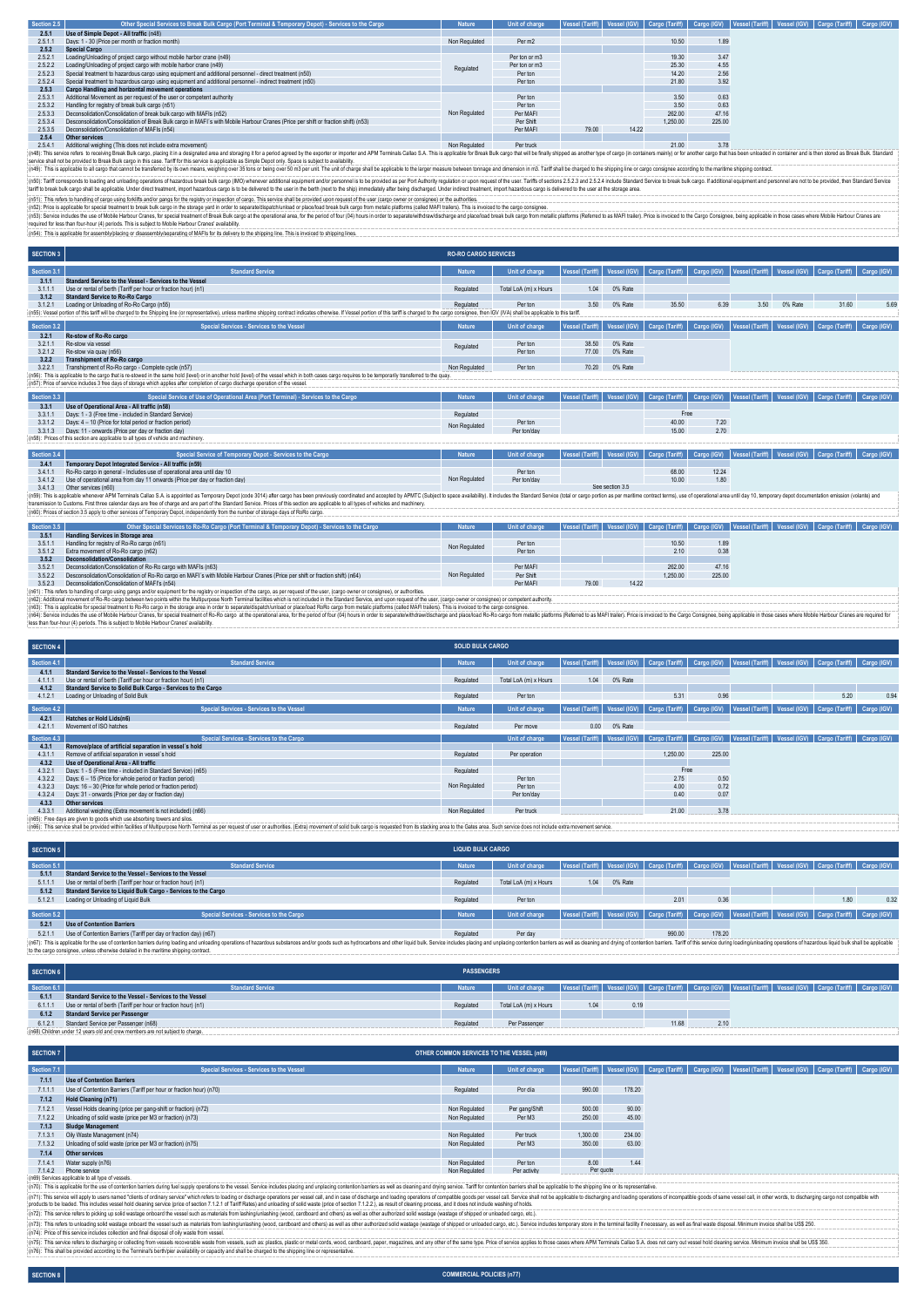| Section 8.1 | For containers                                                    | <b>Nature</b> | Unit of charge | Vessel (Tariff) Vessel (IGV) Cargo (Tariff) Cargo (IGV) Vessel (Tariff) Vessel (IGV) Cargo (Tariff) Cargo (IGV) |        |       |  |  |
|-------------|-------------------------------------------------------------------|---------------|----------------|-----------------------------------------------------------------------------------------------------------------|--------|-------|--|--|
| 8.1.1       | Cancellation of container loading and withdraw of container (n78) |               |                |                                                                                                                 |        |       |  |  |
|             | 8.1.1.1 20' Container                                             | Non Regulated | Per container  |                                                                                                                 | 200.00 | 36.00 |  |  |
|             | 8.1.1.2  40' Container                                            |               | Per container  |                                                                                                                 | 250.00 | 45.00 |  |  |
| 8.1.2       | Cancellation of break bulk and ro-ro cargo loading (n79)          |               |                |                                                                                                                 |        |       |  |  |

(n7E): This is place to me were consigner, representative or shipping line) withdraws container after cancelling container basing Price covers resource costs invoked in standard service acceptation in this case standard wi (n77): For further details on the scope and conditions of applicable discounts, offers and promotions, see Charter V of Tariffs Regulation and Commercial Policy of APM Terminals Callao S.A. published on website: www.apmter

(n79): his is applicable whenever the user (consignee, representative or shipping line) withdraws the cargo that has not been shipped due to overbooking, stack weight, stow limitations, change of vessel, among others. Stan be applicable if break bulk and ro-ro cargo stay longer than the free time granted by the standard service to these kinds of cargo.

# **COMMERCIAL POLICIES**

**DISCOUNTS, OFFERS AND PROMOTIONS**

noes which shall be determined by APM TERMINALS CALLAO S.A. in compliance with the principle of non-discrimination, equality, neutrality, prohibition of price transference and free election Discounts, offers and promotions are commonly accepted practices that answer to compensatory circumstances which shall be determined by A<br>In this regard, APM TERMINALS CALLAO S.A. shall generally establish the following co

*Discounts* Discounts shall be effective during the period established by APM TERMINALS CALLAO S.A. User shall consider the possibility that discounts may not be renewed.

Promotions and/or emporary offers<br>APM TERMINAIS CALLAO S.A mart 5.1 particles as part of its commercial policy, offers and/or promotions, as long as permanent equivalent contitions remain.<br>For cases forsent in Section 5.1.

**CRITERIA POR THE APPLICATION OF DISCOUNTS, OFFERS AND PROMOTIONS**

APM TERMINALS CALLAO S.A shall provide discounts, offers and/or promotions to fees of current Tariffs and/or Prices applicable to the Vessel and/or the Cargo considering the following criteria.<br>Market competitiveness<br>Promo

In the case of Services provided to Vessels discounts, offers and/or promotions shall be established according to docking frequency, cargo volume and other criteria that are applicable by its nature.<br>In the event of Servic